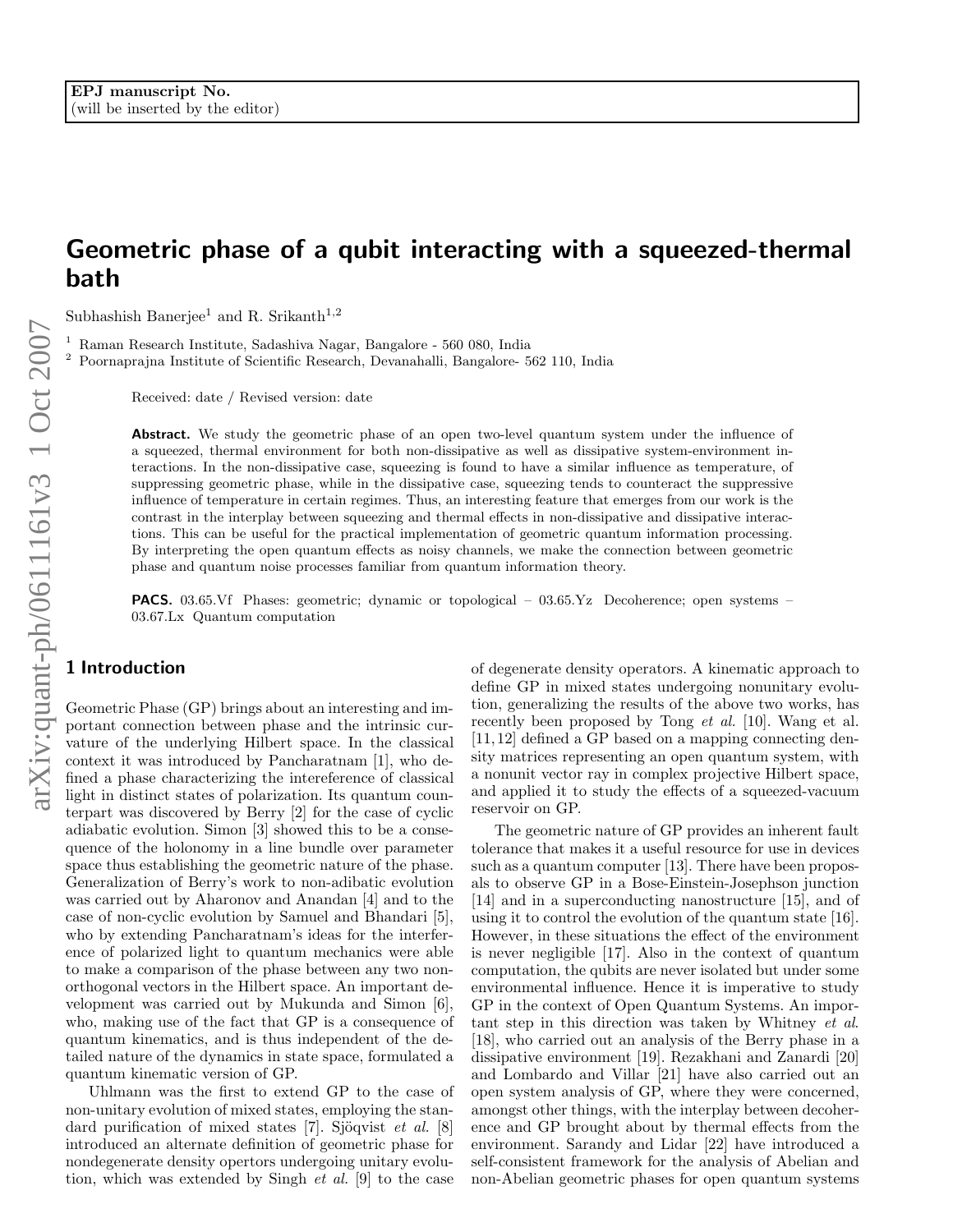undergoing cyclic adiabatic evolution. The GP acquired by open bipartite systems has recently been studied by Yi et al. [23] using the quantum trajectory approach.

In this paper we make use of the method of Tong et al. [10] to study the GP of a qubit (a two-level quantum system) interacting with different kinds of system-bath (environment) interactions, one in which there is no energy exchange between the system and its environment, i.e., a quantum non-demolition (QND) interaction and one in which dissipation takes place [24, 25]. Throughout, we assume the bath to start in a squeezed thermal initial state, i.e., we deal with a squeezed thermal bath. The physical significance of squeezed thermal bath is that the decay rate of quantum coherences in phase-sensitive (i.e., squeezed) baths can be significantly modified compared to the decay rate in ordinary (phase-insensitive) thermal baths [26,27, 28]. A method to generate GP by making use of a squeezed vacuum bath has recently been proposed by Carollo et al. [29].

The open system effects studied below can be given an operator-sum or Kraus representation [30]. In this representation, a superoperator  $\mathcal E$  due to environmental interaction, acting on the state of the system is given by

$$
\rho \longrightarrow \mathcal{E}(\rho) = \sum_{k} \langle e_k | U(\rho \otimes |f_0\rangle \langle f_0|) U^{\dagger} | e_k \rangle = \sum_{j} E_j \rho E_j^{\dagger}, \tag{1}
$$

where  $U$  is the unitary operator representing the free evolution of the system, reservoir, as well as the interaction between the two,  $\{|f_0\rangle\}$  is the environment's initial state, and  $\{|e_k\rangle\}$  is a basis for the environment. The environment and the system are assumed to start in a separable state. In the above equation,  $E_j \equiv \langle e_k|U|f_0 \rangle$  are the Kraus operators, which satisfy the completeness condition  $\sum_j E_j^{\dagger} E_j = \mathcal{I}$ . The operator sum representation is not unique. Every (infinitely many) possible choice of tracing basis  $\{|e_k\rangle\}$  in Eq. (1) yields a different, but equivalent and unitarily related, set of Kraus operators. It can be shown that any transformation that can be cast in the form  $(1)$  is a completely positive  $(CP)$  map  $[31]$ .

From the viewpoint of quantum communication, these open quantum system effects correspond to noisy quantum channels, and are recast in the Kraus representation. We find that some of them may be interpreted in terms of familiar noisy quantum channels. This abstraction will enable us to connect noisy channels directly to their effect on GP, bypassing system-specific details. Visualizing the effect of these channels on GP in a Bloch vector picture of these open system effects helps to interpret our GP results in a simple fashion.

The structure of the paper is as follows. In Section 2, we briefly discuss QND open quantum systems and collect some formulas which would be of use later. In Section 3, we study the GP of a two-level system in QND interaction with its bath. Here we consider two different kinds of baths. In Section 3.1, a bath of harmonic oscillators is considered, and we also briefly touch upon a bath of two-level systems. In Section 3.2, we point out that the GP results obtained in this section are generic for any purely dephasing channel. In Section 4, we study the GP of a two-level system in a dissipative bath. Section 4.1 considers the system interacting with a bath of harmonic oscillators in the weak Born-Markov, rotating-wave approximation (RWA). In Section 4.2, we point out that the GP results obtained in this section are generic for any squeezed generalized amplitude damping channel [32], of which the familiar generalized amplitude damping channel [31] is a special case. We make our conclusions in Section 5.

# 2 QND open quantum systems - A recapitulation

To illustrate the concept of QND open quantum systems we use the percept of a system interacting with a bath of harmonic oscillators. Such a model, for a two-level atom, has been studied [33,34,35] in the context of influence of decoherence in quantum computation. We will consider the following Hamiltonian which models the interaction of a system with its environment, modelled as a bath of harmonic oscillators, via a QND type of coupling [28]

$$
H = HS + HR + HSR
$$
  
= H<sub>S</sub> +  $\sum_{k}$   $\hbar \omega_k b_k^{\dagger} b_k + HS \sum_{k}$   $g_k(b_k + b_k^{\dagger})$   
+ H<sub>S</sub><sup>2</sup>  $\sum_{k}$   $\frac{g_k^2}{\hbar \omega_k}$ . (2)

Here  $H_S$ ,  $H_R$  and  $H_{SR}$  stand for the Hamiltonians of the system  $(S)$ , reservoir  $(R)$  and system-reservoir  $(S-$ R) interaction, respectively. The last term on the righthand side of Eq. (1) is a renormalization inducing 'counter term'. Since  $[H_S, H_{SR}] = 0$ , (1) is of QND type. Here  $H_S$ is a generic system Hamiltonian which we will use in the subsequent sections to model different physical situations. The system plus reservoir complex is closed obeying a unitary evolution given by

$$
\rho(t) = e^{-\frac{i}{\hbar}Ht} \rho(0)e^{\frac{i}{\hbar}Ht},\tag{3}
$$

where  $\rho(0) = \rho^{s}(0)\rho_R(0)$ , i.e., we assume separable initial conditions. Here we assume the reservoir to be initially in a squeezed thermal state, i.e., a squeezed thermal bath, with an initial density matrix  $\rho_R(0)$  given by

$$
\rho_R(0) = S(r, \Phi)\rho_{\text{th}}S^{\dagger}(r, \Phi), \tag{4}
$$

where  $\rho_{\rm th}=\prod_k\left[1-e^{-\beta\hbar\omega_k}\right]\exp\left(-\beta\hbar\omega_k b_k^\dagger b_k\right)$  is the density matrix of the thermal bath, and

$$
S(r_k, \Phi_k) = \exp\left[r_k \left(\frac{b_k^2}{2}e^{-i2\Phi_k} - \frac{b_k^{\dagger 2}}{2}e^{i2\Phi_k}\right)\right]
$$

is the squeezing operator with  $r_k$ ,  $\Phi_k$  being the squeezing parameters [36]. In an open system analysis we are interested in the reduced dynamics of the system of interest S which is obtained by tracing over the bath degrees of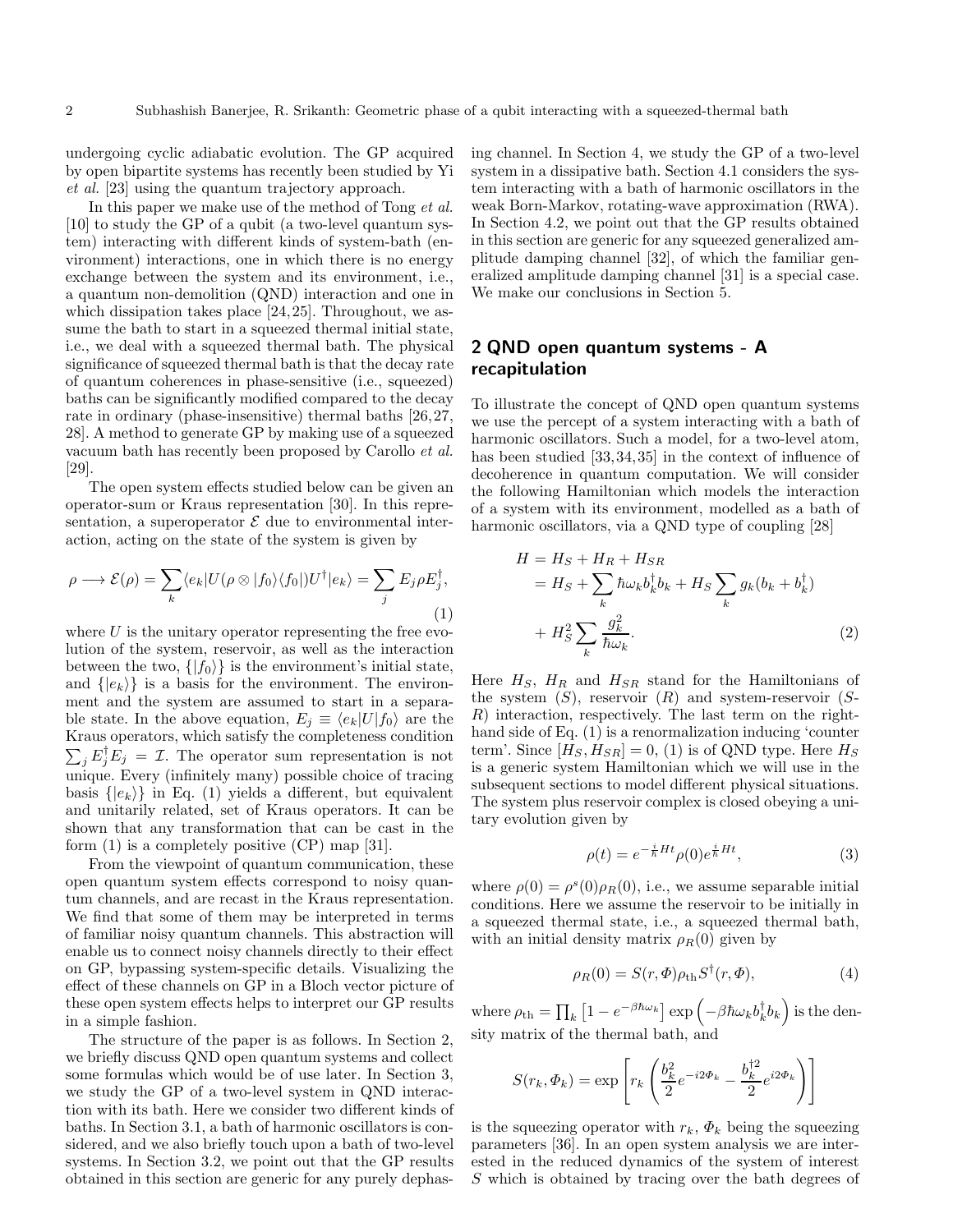freedom. Using Eqs. (2) and (3) and tracing over the bath we obtain the reduced density matrix for  $S$ , in the system eigenbasis, as [28]

$$
\rho_{nm}^s(t) = e^{-\frac{i}{\hbar}(E_n - E_m)t} e^{i(E_n^2 - E_m^2)\eta(t)} e^{-(E_n - E_m)^2 \gamma(t)} \rho_{nm}^s(0).
$$
\n(5)

Here

$$
\eta(t) = -\sum_{k} \frac{g_k^2}{\hbar^2 \omega_k^2} \sin(\omega_k t),\tag{6}
$$

and

$$
\gamma(t) = \frac{1}{2} \sum_{k} \frac{g_k^2}{\hbar^2 \omega_k^2} \coth\left(\frac{\beta \hbar \omega_k}{2}\right) \left| (e^{i\omega_k t} - 1) \cosh(r_k) \right|
$$

$$
+ (e^{-i\omega_k t} - 1) \sinh(r_k) e^{i2\Phi_k} \right|^2. \tag{7}
$$

For the case of an Ohmic bath with spectral density  $I(\omega) =$  $\frac{\gamma_0}{\pi} \omega e^{-\omega/\omega_c}$ , where  $\gamma_0$  and  $\omega_c$  are two bath parameters,  $\eta(t)$ and  $\gamma(t)$  have been evaluated in [28], where we have for simplicity taken the squeezed bath parameters as

$$
\cosh(2r(\omega)) = \cosh(2r), \sinh(2r(\omega)) = \sinh(2r),
$$
  

$$
\Phi(\omega) = a\omega,
$$

with a being a constant depending upon the squeezed bath. We will make use of Eqs. (6) and (7) in the subsequent analysis (cf. Ref. [28] for details). Note that the results pertaining to a thermal bath can be obtained from the above equations by setting the squeezing parameters r and  $\Phi$  (i.e., a) to zero.

# 3 GP of two-level system in QND interaction with bath

In this section we study the GP of a two-level system in QND interaction with its environment (bath). We consider two classes of baths, one being the commonly used bath of harmonic oscillators [21], and the other being a localized bath of two-level systems.

### 3.1 Bath of harmonic oscillators

The total Hamiltonian of the  $S + R$  complex has the same form as in Eq.  $(2)$  with the system Hamiltonian  $H_S = \frac{\hbar \omega}{2} \sigma_3$ , where  $\sigma_3$  is the usual Pauli matrix. We will be interested in obtaining the reduced dynamics of the system. This is done by studying the reduced density matrix of the system whose structure in the system eigenbasis is as in Eq. (5). For the system described by  $H<sub>S</sub>$  an appropriate eigenbasis is given by the Wigner-Dicke states [37,38, 39  $|i, m\rangle$ , which are the simultaneous eigenstates of the angular momentum operators  $J^2$  and  $J_Z$ , and we have  $H_S|j,m\rangle = \hbar\omega m|j,m\rangle = E_{j,m}|j,m\rangle.$  Here  $-j \leq m \leq j$ . For the two-level system considered here,  $j = \frac{1}{2}$  and hence  $m = -\frac{1}{2}, \frac{1}{2}$ . Using this basis in Eq. (5) we obtain the reduced density matrix of the system as

$$
\rho_{jm,jn}^s(t) = e^{-i\omega(m-n)t} e^{i(\hbar\omega)^2(m^2-n^2)\eta(t)}
$$

$$
\times e^{-(\hbar\omega)^2(m-n)^2\gamma(t)} \rho_{jm,jn}^s(0). \tag{8}
$$

It follows from Eq. (8) that the diagonal elements of the reduced density matrix signifying the population remain unaffected by the environment whereas the off-diagonal elements decay. This is a feature of the QND nature of the system-environment coupling. Initially we choose the system to be in the state

$$
|\psi(0)\rangle = \cos(\frac{\theta_0}{2})|1\rangle + e^{i\phi_0}\sin\left(\frac{\theta_0}{2}\right)|0\rangle.
$$
 (9)

Using this we can write Eq.  $(8)$  as

$$
\rho_{j0,j0}^s(t) = \cos^2(\frac{\theta_0}{2})
$$
  
\n
$$
\rho_{j0,j1}^s(t) = \frac{1}{2}\sin(\theta_0)e^{-i(\omega t + \phi_0)}e^{-(\hbar\omega)^2\gamma(t)}
$$
  
\n
$$
\rho_{j1,j0}^s(t) = \frac{1}{2}\sin(\theta_0)e^{i(\omega t + \phi_0)}e^{-(\hbar\omega)^2\gamma(t)}
$$
  
\n
$$
\rho_{j1,j1}^s(t) = \sin^2(\frac{\theta_0}{2})
$$
\n(10)

We will make use of Eq. (10) to obtain the GP of the above open system using the prescription of Tong et al. [10]

$$
\Phi_{\rm GP} = \arg \left( \sum_{k=1}^{N} \sqrt{\lambda_k(0) \lambda_k(\tau)} \langle \Psi_k(0) | \Psi_k(\tau) \rangle \times \right) e^{-\int_0^{\tau} dt \langle \Psi_k(t) | \Psi_k(t) \rangle}.
$$
\n(11)

Hereafter we will consider for GP a quasi-cyclic path where time (t) varies from 0 to  $\tau = 2\pi/\omega$ ,  $\omega$  being the system frequency. In the above equation the overhead dot refers to derivative with respect to time and  $\lambda_k(\tau)$ ,  $\Psi_k(\tau)$  refer to the eigenvalues and the corresponding eigenvectors, respectively, of the reduced density matrix given here by Eq. (10). The eigenvalues of Eq. (10) are

$$
\lambda_{\pm}(t) = \frac{1}{2} \left[ 1 + \cos(\theta_0) \epsilon_{\pm}(t) \right],\tag{12}
$$

where  $\epsilon_{\pm}(t) = \pm \sqrt{1 + \tan^2(\theta_0) e^{-2(\hbar\omega)^2 \gamma(t)}}$ . Since  $\gamma(t) = 0$ for  $t = 0$ , we can see from the above equations that  $\lambda_{+}(0) = 1$  and  $\lambda_{-}(0) = 0$ . From the structure of the Eq. (11) we see that only the eigenvalue  $\lambda_+$  and its corresponding eigenvector  $|\Psi_+\rangle$  need be considered for the GP. This normalized eigenvector is found to be

$$
|\Psi_{+}(t)\rangle = \sin\left(\frac{\theta_{t}}{2}\right)|1\rangle + e^{i(\omega t + \phi_{0})}\cos\left(\frac{\theta_{t}}{2}\right)|0\rangle, \quad (13)
$$

where  $\sin (\theta_t/2) = \sqrt{\frac{\epsilon_{++}+1}{2\epsilon_{+}}}$ . It can be seen that for  $t = 0$ ,  $\sin\left(\frac{\theta_t}{2}\right) \to \cos\left(\frac{\theta_0}{2}\right)$  and  $\cos\left(\frac{\theta_t}{2}\right) \to \sin\left(\frac{\theta_0}{2}\right)$ , as expected. Now we make use of Eqs.  $(12)$ ,  $(13)$  in Eq.  $(11)$  to obtain GP as

$$
\Phi_{GP} = \arg \left[ \left\{ \frac{1}{2} \left( 1 + \cos(\theta_0) \sqrt{1 + \tan^2(\theta_0) e^{-2(\hbar \omega)^2 \gamma(\tau)}} \right) \right\}^{\frac{1}{2}} \times \left\{ \cos(\frac{\theta_0}{2}) \sin \left( \frac{\theta_\tau}{2} \right) + e^{i\omega \tau} \sin \left( \frac{\theta_0}{2} \right) \cos(\frac{\theta_\tau}{2}) \right\} \times e^{-i\omega \int_0^\tau dt \cos^2(\frac{\theta_t}{2})} \right].
$$
\n(14)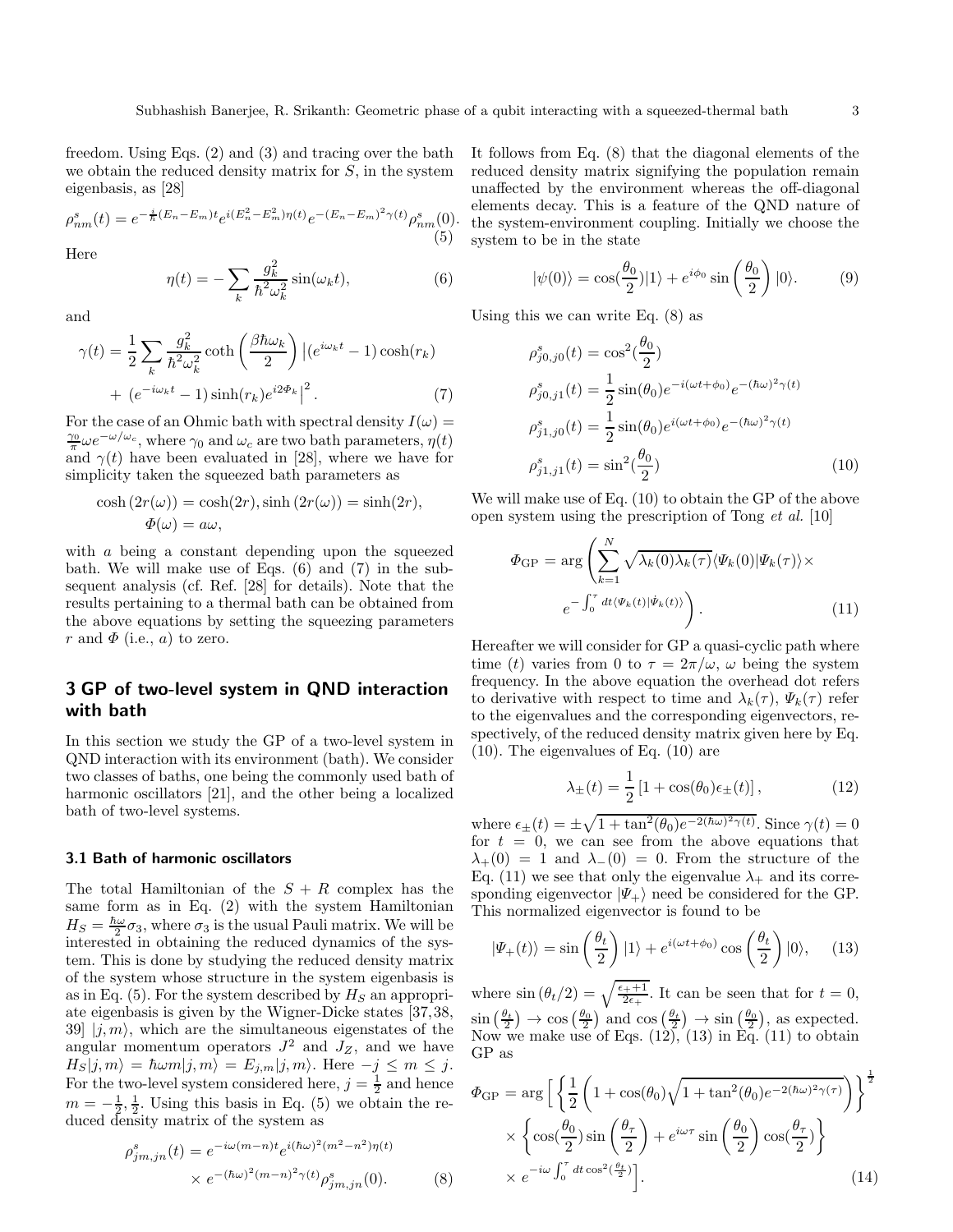Here  $\gamma(t)$  is as given in Ref. ([28]) for a zero temperature  $(T)$  bath or high T bath. It can be easily seen from Eq. (14) that if we set the influence of the environment, encapsulated here by the expression  $\gamma(t)$ , to zero, we obtain for  $\tau = \frac{2\pi}{\omega}$ ,  $\Phi_{GP} = -\frac{\Omega}{2} = -\pi (1 - \cos(\theta_0))$ , where  $\Omega$  is solid angle subtended by the tip of the Bloch vector on the Bloch sphere, which is the standard result for the unitary evolution of an intial pure state. More generally, unitary evolution of mixed states also has a simple relation to the solid angle, given by

$$
\Phi_{\rm GP} = -\tan^{-1}\left(L\tan\frac{\Omega}{2}\right),\tag{15}
$$

where  $L$  is the length of the Bloch vector [8,9].

The effect of temperature and squeezing on GP is brought out by Figs. 1 and 2. From Figs.  $1(A)$  and  $(B)$ , we see, respectively, that increasing the temperature and squeezing induce a departure from unitary behavior by suppressing GP, except at polar angles  $\theta_0 = 0, \pi/2$  of the Bloch sphere. It can be shown that, similarly, increase in the S-R coupling strength, modelled by  $\gamma_0$ , also tends to suppress GP. (Throughout this article, the Figures use  $\omega = 1$ . Further, Figures in this Section use  $\omega_c = 40\omega$ .) The suppresive influence of temperature on GP is also seen in Figs. 2, where temperature is varied for fixed  $\theta_0$  and squeezing. A similar suppresive influence of squeezing on GP is brought out by comparing Figs.  $2(A)$  and  $2(B)$ . These observations are easily interpreted in the Bloch vector picture, as we discuss later in this section.

Another interesting case is that of qubit subjected to a bath of two-level systems, studied by Shao and collaborators in the context of QND systems [40], and quantum computation [41]. It has also been used to model a nanomagnet coupled to nuclear and paramagnetic spins [42]. It can be shown [43] that this case is mathematically similar to that of QND interaction with a vacuum bath of harmonic oscillators for weak  $S-R$  coupling, and hence the dependence of GP on  $\theta_0$  and  $\gamma_0$  is similar to the analogous case discussed above.

### 3.2 Evolution of GP in a phase damping channel

While the results derived above are for QND S-R interactions with two types of baths, they are quite general, and in fact apply to any open system effect that can be characterized as a phase damping channel [31]. This is a uniquely non-classical quantum mechanical noise process, describing the loss of quantum information without the loss of energy. This system can be represented by the Kraus operator elements

$$
E_0 \equiv \begin{bmatrix} 1 & 0 \\ 0 & e^{i\beta(t)} \sqrt{1 - \lambda(t)} \end{bmatrix}, \qquad E_1 \equiv \begin{bmatrix} 0 & 0 \\ 0 & \sqrt{\lambda(t)} \end{bmatrix},
$$
\n(16)

where  $\beta(t)$  encodes the free evolution of the system and  $\lambda(t)$  the effect of the environment. It is not difficult to see that the QND interactions we have considered realize a phase damping channel.



Fig. 1. GP (Eq. (14)) as a function of  $\theta_0$  (in radians) for different temperatures and squeezing at  $\gamma_0 = 0.0025$ . In both plots, unitary evolution is depicted by the large-dashed curve. (A) GP at  $r = a = 0.0$ ; the dot-dashed, small-dashed and solid curves correspond, respectively, to temperatures 50, 100, 300. (B) GP at  $T = 100$  and  $a = 0$ ; the dot-dashed, smalldashed and solid curves correspond, respectively, to squeezing parameter  $r = 0, 0.4, 0.6$ . For QND interactions, in the region  $\pi/2 < \theta_0 \leq \pi$ , the pattern is symmetric but sign reversed. Observe that, as is true for all QND cases, GP vanishes at  $\theta_0 = 0$ . This can be attributed to the fact that the qubit's evolution sweeps no solid angle in this case. Here, as in all other Figures, we take  $\omega = 1$ , and for all Figures in this Section,  $\omega_c = 40\omega$ .

In the case of QND interaction with a bath of harmonic oscillators (Sec. 3.1), it is straightforward to verify that with the identification

$$
\lambda(t) = 1 - \exp\left[-2(\hbar\omega)^2 \gamma(t)\right]; \quad \beta(t) = \omega t. \quad (17)
$$

the operators (16) acting on the state (9) reproduce the evolution Eq. (10) by means of the map Eq. (1). Similarly, the effect of QND interaction with a bath of two level systems can also be represented as phase damping channel [43]. Our result is in agreement with that of Ref. [11], where GP is shown to depend on the dephasing parameter, introduced phenomenologically. Our result is obtained from a microscopic model, governed by Eqs.  $(2)$ – $(4)$ , that takes into consideration the interaction of a qubit with a squeezed thermal bath, the resulting dynamics being shown above to be equivalent to a phase damping channel.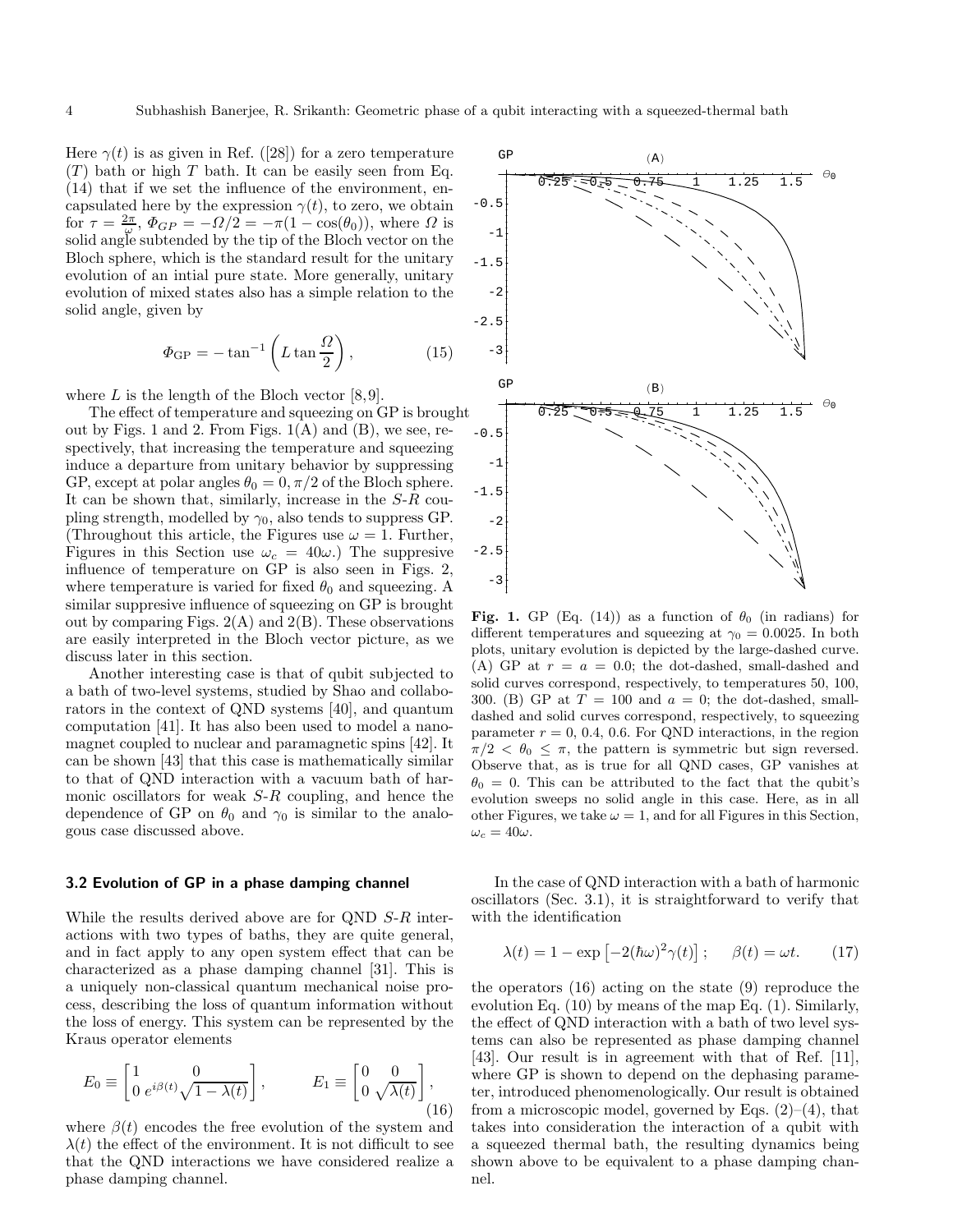

Fig. 2. GP (in radians) as a function of temperature  $(T, \text{in}$ units where  $\hbar \equiv k_B \equiv 1$ ) for QND interaction with a bath of harmonic oscillators (Eq. (14)). (A) with  $\gamma_0 = 0.005$  and vanishing squeezing. The solid, dashed and larger-dashed lines correspond to  $\theta_0 = \pi/8, 3\pi/16$  and  $\pi/4$ . (B) Same as Figure (A), except that here squeezing is non-vanishing, with  $r = 0.7$ and  $a = 0.1$ .

In the case of QND interaction, any initial state not located on the  $\sigma_3$ -axis tends to inspiral towards it, its trajectory remaining coplanar on the  $x-y$  plane. Consequently, the entire Bloch sphere shrinks into a prolate spheroid, with its axis of symmetry given by the  $\sigma_3$  axis. The extent of inspiral depends upon the parameter  $\lambda(t)$ ; the greater is  $\lambda(t)$ , the more is the inspiral. Greater squeezing and higher temperature accentuate this shrinking.

Guided qualitatively by the relation Eq. (15) we may interpret GP as directly dependent on the Bloch vector length  $L(t)$ , and the solid angle  $(\Omega)$  subtended at the center of the Bloch sphere during a cycle in parameter space. Increasing T,  $\gamma_0$  or squeezing results in a larger degree of inspiral causing a reduction of both  $L$  and  $\Omega$ , and hence greater suppression of GP relative to the case of unitary evolution.

In Figs.  $1(A)$  and  $(B)$ , we noted that the GP remains invariant at polar angles  $\theta_0 = 0$  and  $\theta_0 = \pi/2$ . In the case  $\theta_0 = 0$ , the Bloch vector remains a constant  $(0, 0, 1)$ throughout the evolution and hence accumulates no GP. In the case  $\theta_0 = \pi/2$ , note that  $\Omega = 2\pi$ . From Eq. (15), we see that irrespective of the length of the Bloch vector, GP should remain the same, i.e.,  $-\pi$ . This suggests that in the general nonunitary case, when the Bloch vector rotates on the equitorial plane, GP is unaffected by whether or not there is an inspiral of the Bloch vector.

The fall of GP as a function of T (Figs.  $1(A)$  and 2) can be attributed to the fact that as  $T$  increases the tip of the Bloch vector inspirals more rapidly towards the  $\sigma_3$  axis, and thus sweeps less GP. Squeezing has the same effect as temperature, of contracting the Bloch sphere along the  $\sigma_3$ axis, leading to further suppression of GP (Figs. 1(B) and  $2(B)$ ).

# 4 GP of two-level system in non-QND interaction with bath

In this section we study the GP of a two-level system in a non-QND interaction with its bath which we take as one composed of harmonic oscillators. We consider the case of the system interacting with a bath which is initially in a squeezed thermal state, in the weak coupling Born-Markov RWA.

### 4.1 System interacting with bath in the weak Born-Markov RWA

Now we take up the case of a two-level system interacting with a squeezed thermal bath in the weak Born-Markov, rotating wave approximation. This kind of system-reservoir  $(S-R)$  interaction is consonant with the realization that in order to be able to observe GP, one should be in a regime where decoherence is not predominant [18,20]. The system Hamiltonian is  $H<sub>S</sub>$  and it interacts with the bath of harmonic oscillators via the atomic dipole operator which in the interaction picture is given as

$$
\mathbf{D}(t) = d\sigma_{-}e^{-i\omega t} + d^*\sigma_{+}e^{i\omega t},\tag{18}
$$

where  $d$  is the transition matrix elements of the dipole operator. The evolution of the reduced density matrix operator of the system  $S$  in the interaction picture has the following form [44,45]

$$
\frac{d}{dt}\rho^{s}(t) = \gamma_{0}(N+1)
$$
\n
$$
\times \left(\sigma_{-\rho^{s}}(t)\sigma_{+} - \frac{1}{2}\sigma_{+}\sigma_{-\rho^{s}}(t) - \frac{1}{2}\rho^{s}(t)\sigma_{+}\sigma_{-}\right)
$$
\n
$$
+ \gamma_{0}N\left(\sigma_{+}\rho^{s}(t)\sigma_{-} - \frac{1}{2}\sigma_{-}\sigma_{+}\rho^{s}(t) - \frac{1}{2}\rho^{s}(t)\sigma_{-}\sigma_{+}\right)
$$
\n
$$
- \gamma_{0}M\sigma_{+}\rho^{s}(t)\sigma_{+} - \gamma_{0}M^{*}\sigma_{-}\rho^{s}(t)\sigma_{-}.\tag{19}
$$

Here  $\gamma_0$  is the spontaneous emission rate given by  $\gamma_0 =$  $4\omega^3|\mathbf{d}|^2/3\hbar c^3$ , and  $\sigma_+$ ,  $\sigma_-$  are the standard raising and lowering operators, respectively given by

$$
\sigma_+ = |1\rangle\langle 0| = \frac{1}{2} (\sigma_1 + i\sigma_2); \quad \sigma_- = |0\rangle\langle 1| = \frac{1}{2} (\sigma_1 - i\sigma_2).
$$
\n(20)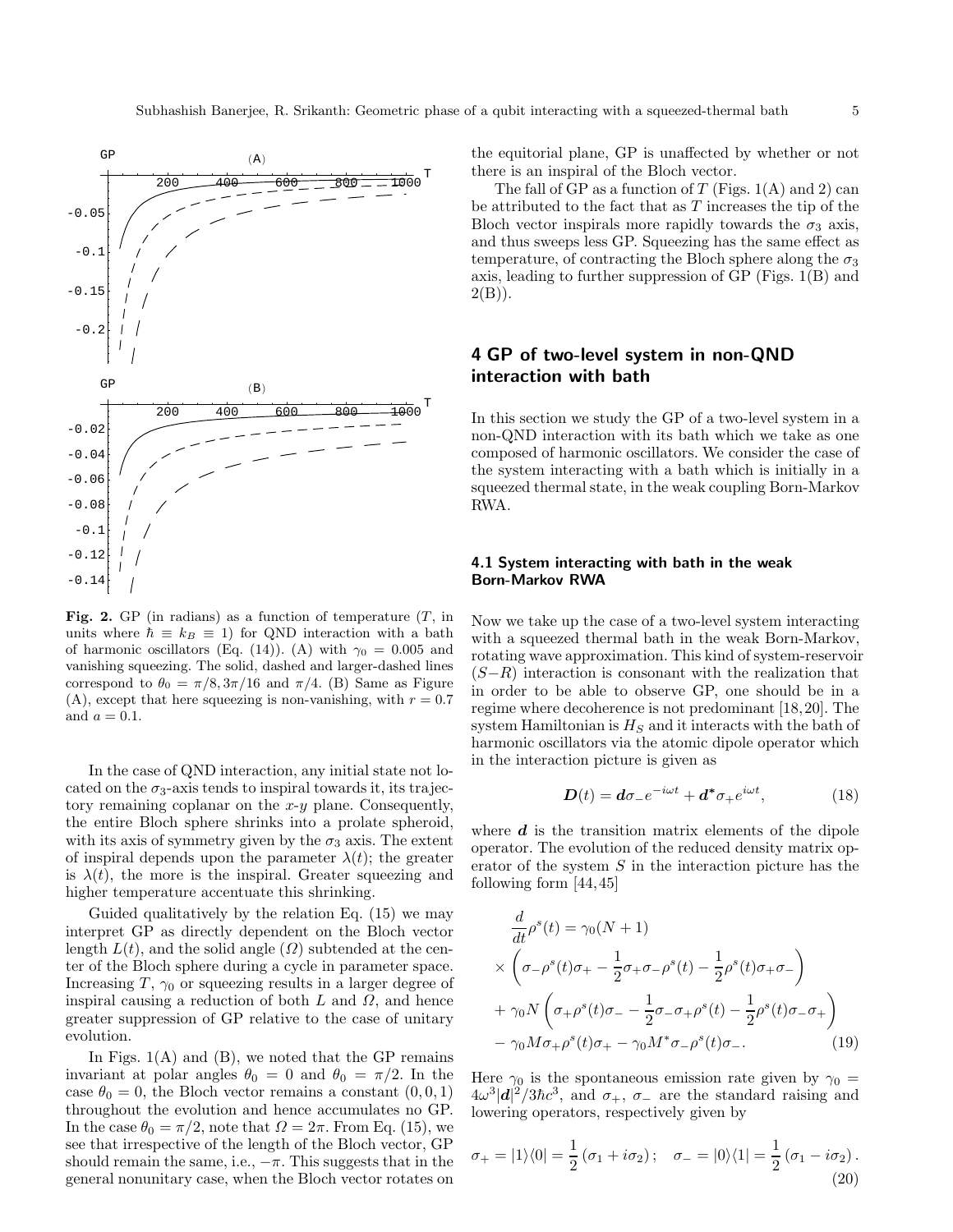Eq. (19) may be expressed in a manifestly Lindblad form as

$$
\frac{d}{dt}\rho^s(t) = \sum_{j=1}^2 \left( 2R_j \rho^s R_j^\dagger - R_j^\dagger R_j \rho^s - \rho^s R_j^\dagger R_j \right), \quad (21)
$$

where  $R_1 = (\gamma_0 (N_{\text{th}} + 1)/2)^{1/2} R$ ,  $R_2 = (\gamma_0 N_{\text{th}}/2)^{1/2} R^{\dagger}$ and  $R = \sigma_{-} \cosh(r) + e^{i\Phi} \sigma_{+} \sinh(r)$ . This observation guarantees that the evolution of the density operator can be given a Kraus or operator-sum representation [31], a point we return to later below. If  $T = 0$ , then  $R_2$  vanishes, and a single Lindblad operator suffices to describe Eq. (19).

In the above equation we use the nomenclature  $|1\rangle$  for the upper state and  $|0\rangle$  for the lower state and  $\sigma_1, \sigma_2, \sigma_3$ are the standard Pauli matrices. In Eq. (19)

$$
N = N_{\text{th}}(\cosh^2(r) + \sinh^2(r)) + \sinh^2(r),
$$
  
\n
$$
M = -\frac{1}{2}\sinh(2r)e^{i\Phi}(2N_{\text{th}} + 1),
$$
  
\n
$$
N_{\text{th}} = \frac{1}{e^{\frac{\hbar\omega}{k_BT}} - 1}.
$$
\n(22)

Here  $N_{\text{th}}$  is the Planck distribution giving the number of thermal photons at the frequency  $\omega$  and r,  $\Phi$  are squeezing parameters. The analogous case of a thermal bath without squeezing can be obtained from the above expressions by setting these squeezing parameters to zero. We solve the Eq. (19) using the Bloch vector formalism to obtain the reduced density matrix of the system in the Schrödinger picture as [43]

$$
\rho^{s}(t) = \begin{pmatrix} \frac{1}{2}(1+A) & Be^{-i\omega t} \\ B^*e^{i\omega t} & \frac{1}{2}(1-A) \end{pmatrix},
$$
\n(23)

where,

$$
A \equiv \langle \sigma_3(t) \rangle = e^{-\gamma_0 (2N+1)t} \langle \sigma_3(0) \rangle - \frac{1}{(2N+1)} \left( 1 - e^{-\gamma_0 (2N+1)t} \right), \tag{24}
$$

$$
B = \left[1 + \frac{1}{2} \left(e^{\gamma_0 at} - 1\right)\right] e^{-\frac{\gamma_0}{2} (2N + 1 + a)t} \langle \sigma_-(0) \rangle + \sinh\left(\frac{\gamma_0 at}{2}\right) e^{i\Phi - \frac{\gamma_0}{2} (2N + 1)t} \langle \sigma_+(0) \rangle.
$$
 (25)

Here  $a = \sinh(2r)(2N_{\rm th} + 1)$ . Making use of Eq. (20), Eq. (25) can be written as  $B = Re^{-i\chi}$ . The explicit expressions for R and  $\chi$  may be found in Ref. [43]. For the determination of GP we need the eigenvalues and eigenvectors of the Eq. (23). The eigenvalues are

$$
\lambda_{\pm}(t) = \frac{1}{2} \left( 1 + \epsilon_{\pm} \right),\tag{26}
$$

where  $\epsilon_{\pm} = \pm \sqrt{A^2 + 4R^2}$ . As can be seen from the above expressions, at  $t = 0$ ,  $\lambda_{+}(0) = 1$  and  $\lambda_{-}(0) = 0$ , hence for the purpose of GP we need only the eigenvalue  $\lambda_{+}(t)$ , and its corresponding normalized eigenvector is given as

$$
|\Psi_{+}(t)\rangle = \sin\left(\frac{\theta_{t}}{2}\right)|1\rangle + e^{i(\chi(t)+\omega t)}\cos\left(\frac{\theta_{t}}{2}\right)|0\rangle, \quad (27)
$$

where  $\sin (\theta_t/2) = \frac{2R}{\sqrt{4R^2 + (e^t/2)}}$  $\frac{2R}{4R^2+(\epsilon_+-A)^2} = \sqrt{\frac{\epsilon_++A}{2\epsilon_+}}$ . It can be seen that for  $t = 0, \ \chi(0) = \phi_0, \ \sin\left(\frac{\theta_t}{2}\right) = \sqrt{\frac{1 + \langle \sigma_3(0) \rangle}{2}}$  $\frac{3}{2}$   $\equiv$  $\cos\left(\frac{\theta_0}{2}\right)$  and  $\cos\left(\frac{\theta_t}{2}\right) = \sqrt{\frac{1-\langle\sigma_3(0)\rangle}{2}} \equiv \sin\left(\frac{\theta_0}{2}\right)$ , as expected. Now we make use of Eqs. (26), (27) in Eq. (11) to obtain GP as

$$
\Phi_{\rm GP} = \arg \left[ \left\{ \frac{1}{2} \left( 1 + \sqrt{A^2(\tau) + 4R^2(\tau)} \right) \right\}^{\frac{1}{2}} \right]
$$

$$
\times \left\{ \cos \left( \frac{\theta_0}{2} \right) \sin \left( \frac{\theta_\tau}{2} \right) + e^{i(\chi(\tau) - \chi(0) + \omega \tau)} \sin \left( \frac{\theta_0}{2} \right) \cos \left( \frac{\theta_\tau}{2} \right) \right\}
$$

$$
\times e^{-i \int_0^\tau dt (\dot{\chi}(t) + \omega) \cos^2(\frac{\theta_t}{2})} \Big].
$$
(28)

It can be easily seen from the Eq. (28) that if we set the influence of the environment, encapsulated here by the terms  $\gamma_0$ , a and  $\Phi$ , to zero, we obtain for  $\tau = \frac{2\pi}{\omega}$ ,  $\Phi_{GP} =$  $-\pi(1-\cos(\theta_0))$ , as expected, which is the standard result for the unitary evolution of an inital pure state  $[8,9]$ . Thus we see that though the Eqs. (14), (28) represent the GP of a two-level system interacting with different kinds of S-R interactions, when the environmental effects are set to zero they yield identical results. This is a nice consistency check for these expressions.

As expected, increasing the temperature, S−R coupling strength or squeezing induces a departure of GP from unitary behavior. However the interpretation is less straightforward than in the QND case. Further, introduction of squeezing complicates this pattern by disrupting the monotonicity of the GP plots, as evident from the 'humps' seen for example in the Fig. 3(B), in comparison with those in Fig.  $3(A)$ .

In all cases, we find that GP vanishes at  $\theta_0 = \pi$ , i.e., for a system that starts in the south pole of the Bloch sphere. On the other hand, for sufficiently small  $\gamma_0$ , we find from Figs.  $3(A)$  and  $3(B)$  that GP may vanish also in the case  $\theta_0 = 0$ . These observations may be interpreted in the Bloch vector picture, and are discussed in Section 4.2.

In contrast to the situation in a purely dephasing system, GP in a dissipative system is rather complicated, and less amenable to interpretation. The dependence of GP on temperature is depicted in Figs. 4 and 5. The expected pattern of GP falling asymptotically with temperature is seen. Our results parallel those obtained in Refs. [20,46] for the case of zero squeezing (Figs.  $4(A)$  and  $5(A)$ ), and extend them to the case of a squeezed thermal environment. We note that the effect of squeezing is to make GP vary more slowly with temperature, by broadening the peak and fattening the tails of the plots. This counteractive behavior of squeezing on the influence of temperature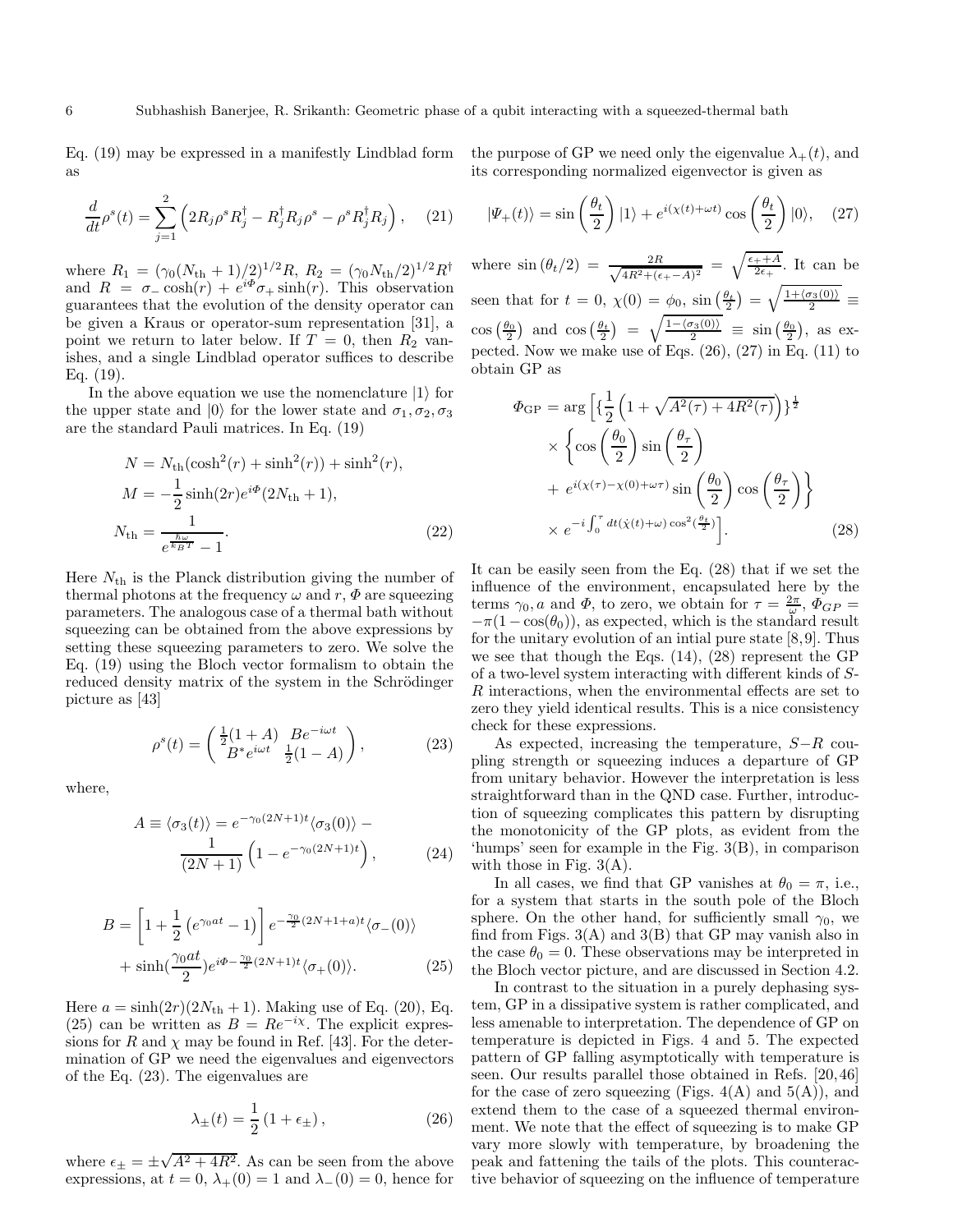

Fig. 3. GP as a function of  $\theta_0$  (in radians) for different values of  $\gamma_0$  and squeezing in the Born-Markov approximation (Eq. (28)). The discontinuity in GP after  $\pi$  is due to the convention that an angle in the third quandrant is treated as negative. (A)  $T = 0$ . The large-dashed curve is the unitary case  $(\gamma_0 = 0)$ . The dot-dashed (small-dashed) curve represents  $\gamma_0 = 0.1 \ (\gamma_0 = 0.3)$ . The solid curve represents  $\gamma_0 = 0.6$ . The stationary state, for which GP vanishes, corresponds to  $\theta_0 = \pi$  (i.e.,  $|0\rangle$ ), to which all states in the Bloch sphere are asymptotically driven. Thus, a qubit started in this state remains stationary and acquires no GP. (B) Same as Figure (A), except that squeezing  $r = 0.4$ ,  $\Phi = \pi/4$ .

on GP for the case of a dissipative system is interesting, and would be of use in practial implementation of geometric phase gates. This effect can be understood by visualizing the effects of squeezing and temperature on the Bloch sphere, a point we return to in Section 4.2.

### 4.2 Evolution of GP in a squeezed generalized amplitude damping channel

While the results derived in this section pertain to a dissipative S-R interaction in the Born-Markov RWA, they are quite general, and are applicable to any open system effect that can be characterized as a squeezed generalized amplitude damping channel [32]. Amplitude damping channels capture the idea of energy dissipation from a system, for example, in the spontaneous emission of a photon, or when a spin system at high temperature approaches equilibrium with its environment. A simple model of an amplitude damping channel is the scattering of a photon via a beam-



Fig. 4. GP (in radians) vs temperature  $(T, \text{ in units where})$  $\hbar \equiv k_B \equiv 1$ ) from Eq. (28). Here  $\omega = 1.0$ ,  $\theta_0 = \pi/2$ , the largedashed, dot-dashed, small-dashed and solid curves, represent, respectively,  $\gamma_0 = 0.005, 0.01, 0.03$  and 0.05. (A) squeezing is set to zero; (B) squeezing non-vanishing, with  $r = 0.4$  and  $\Phi = 0.$ 

splitter. One of the output modes is the environment, which is traced out. The unitary transformation at the beam-splitter is given by  $B = \exp[\theta(a^{\dagger}b - ab^{\dagger})]$ , where  $a, b$  and  $a^{\dagger}, b^{\dagger}$  are the annihilation and creation operators for photons in the two modes. The generalized amplitude damping channel, with  $T \geq 0$  and with zero squeezing, extends the amplitude damping channel to finite temperature [31]. A very general CP map generated by Eq. (19) has been recently obtained by us [32], and could be appropriately called the squeezed generalized amplitude damping channel. This extends the generalized amplitude damping channel by allowing for finite bath squeezing. It is characterized by the Kraus operators [32]

$$
E_0 \equiv \sqrt{p_1} \begin{bmatrix} \sqrt{1 - \alpha(t)} & 0 \\ 0 & 1 \end{bmatrix},
$$
  
\n
$$
E_1 \equiv \sqrt{p_1} \begin{bmatrix} 0 & 0 \\ \sqrt{\alpha(t)} & 0 \end{bmatrix},
$$
  
\n
$$
E_2 \equiv \sqrt{p_2} \begin{bmatrix} \sqrt{1 - \mu(t)} & 0 \\ 0 & \sqrt{1 - \nu(t)} \end{bmatrix},
$$
  
\n
$$
E_3 \equiv \sqrt{p_2} \begin{bmatrix} 0 & \sqrt{\nu(t)} \\ \sqrt{\mu(t)}e^{-i\Phi} & 0 \end{bmatrix}.
$$
 (29)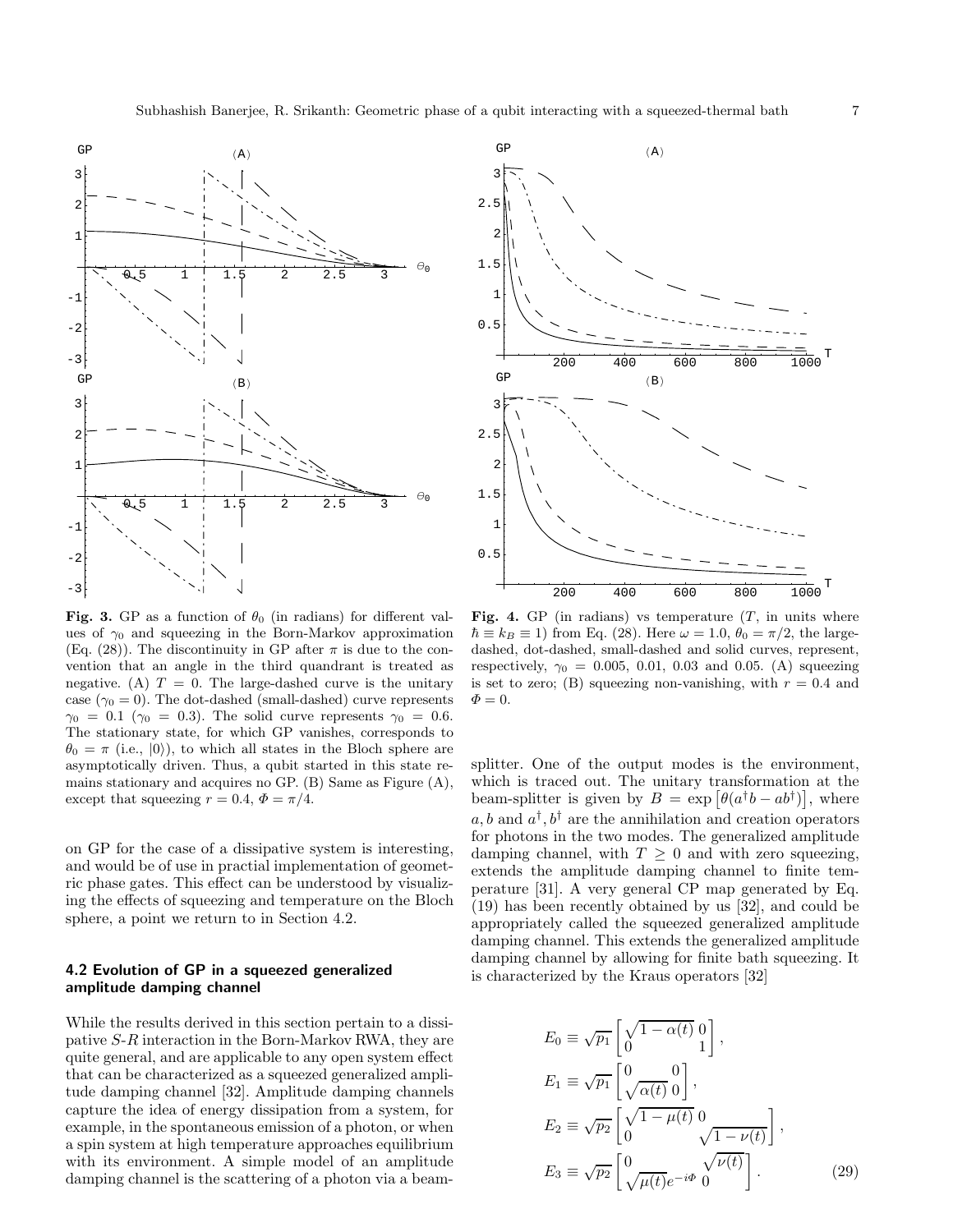

Fig. 5. GP vs temperature  $(T, \text{ in units where } \hbar \equiv k_B \equiv 1)$ from Eq. (28). Here  $\omega = 1.0, \ \theta_0 = \pi/2 + \pi/4$ . The curves represent  $\gamma_0 = 0.005, 0.01, 0.03$  and 0.05 as in Fig. 4. (A) squeezing is set to zero; (B) squeezing non-vanishing, with  $r =$ 0.4 and  $\Phi = 0$ .

With some algebraic manipulation, it can be verified that with the identification

$$
\nu(t) = \frac{N}{p_2(2N+1)} (1 - e^{-\gamma_0(2N+1)t}),
$$
  
\n
$$
\mu(t) = \frac{2N+1}{2p_2N} \frac{\sinh^2(\gamma_0 at/2)}{\sinh(\gamma_0(2N+1)t/2)} \exp\left(-\frac{\gamma_0}{2}(2N+1)t\right),
$$
  
\n
$$
\alpha(t) = \frac{1}{p_1} \left(1 - p_2[\mu(t) + \nu(t)] - e^{-\gamma_0(2N+1)t}\right),
$$
\n(30)

where N is as in Eq.  $(22)$ , the operators  $(29)$  acting on the state (9) reproduce the evolution (23), by means of the map Eq. (1), provided  $p_2 = 1 - p_1$ , satisfies

$$
p_2 = \frac{1}{(A+B-C-1)^2 - 4D}
$$
(31)  
\n
$$
\times [A^2B + C^2 + A(B^2 - C - B(1+C) - D)
$$
  
\n
$$
- (1+B)D - C(B+D-1)
$$
  
\n
$$
\pm 2(D(B-AB+(A-1)C+D))
$$
  
\n
$$
\times (A-AB+(B-1)C+D))^{1/2},
$$
(31)

where

$$
A = \frac{2N+1}{2N} \frac{\sinh^2(\gamma_0 a t/2)}{\sinh(\gamma_0 (2N+1)t/2)} \exp(-\gamma_0 (2N+1)t/2),
$$

$$
B = \frac{N}{2N+1} (1 - \exp(-\gamma_0(2N+1)t)),
$$
  
\n
$$
C = A + B + \exp(-\gamma_0(2N+1)t),
$$
  
\n
$$
D = \cosh^2(\gamma_0 at/2) \exp(-\gamma_0(2N+1)t).
$$
\n(32)

As the interaction in the Born-Markov RWA realizes a squeezed generalized amplitude damping channel [32], the various qualitative features of GP seen under a dissipative interaction (for example, the relatively complicated dependence of GP on  $\theta_0$ , and on evolution time) carry over to any squeezed generalized amplitude damping channel. If squeezing parameter  $r$  is set to zero, it can be seen from above that Eq. (29) reduces to a generalized amplitude damping channel, with  $\nu(t) = \alpha(t)$ ,  $\mu(t) = 0$  and  $p_1$  and  $p_2$  being time-independent. If further  $T = 0$ , it can be seen from above that  $p_2 = 0$ , reducing Eq. (29) to two Kraus operators, corresponding to an amplitude damping channel.

Refs. [11] and [12] consider GP evolving under an amplitude damping channel and a squeezed amplitude damping channel, respectively. These are subsumed under the squeezed generalized amplitude damping channel considered above. This channel is contractive, in that the system is seen to evolve towards a fixed asymptotic point in the Bloch sphere, which in general is not a pure state, but the mixture

$$
\rho_{\text{asymp}} = \begin{pmatrix} 1 - q & 0 \\ 0 & q \end{pmatrix},\tag{33}
$$

where  $q = (N+1)/(2N+1)$ . If  $T = r = 0$ , then  $q = 1$ , and the asymptotic state is the pure state  $|0\rangle$ . Physically this can be understood as a system going to its ground state by equilibriating with a vacuum bath, This can have a practical application in quantum computation in the form of a quantum deleter [47]. At  $T = \infty$ ,  $p = 1/2$ , and the system tends to a maximally mixed state, thereby realizing a fully depolarizing channel [31].

As in the case of the QND interaction, abstracting the effect of dissipative interaction into the Kraus representation allows us to subsume all the details of the system into a limited number of channel parameters  $p_1(t)$ ,  $\Phi$ ,  $\alpha(t)$ ,  $\mu(t)$  and  $\nu(t)$ . Any other dissipative system that can be described by a Lindblad-type master equation Eq. (19) will show a similar pattern in behavior.

To develop physical insight into the solution, we transform to the interaction picture, and for simplicity, set the squeezing parameters to zero. Then, the action of the operators (29), [which now represents a generalized amplitude channel] on an arbitrary qubit state is given in the Bloch vector representation by

$$
\langle \boldsymbol{\sigma}(t) \rangle = (\langle \sigma_1(0) \rangle \sqrt{1 - \lambda(t)}, \langle \sigma_2(0) \rangle \sqrt{1 - \lambda(t)},
$$
  
 
$$
\lambda(t)(1 - 2p) + \langle \sigma_3(0) \rangle (1 - \lambda(t))), \qquad (34)
$$

where  $p = (N_{\text{th}} + 1)/(2N_{\text{th}} + 1)$  and  $\lambda(t = \infty) = 1$ . Thus, the Bloch sphere contracts towards the asymptotic mixed state  $(0, 0, 1 - 2p)$  (Fig. 6(A)), characteristic of a generalized amplitude damping channel, with  $T \geq 0$  and no squeezing. If  $T = 0$  case, then  $p = 1$ , and the asymptotic state  $(0, 0, -1)$  is pure.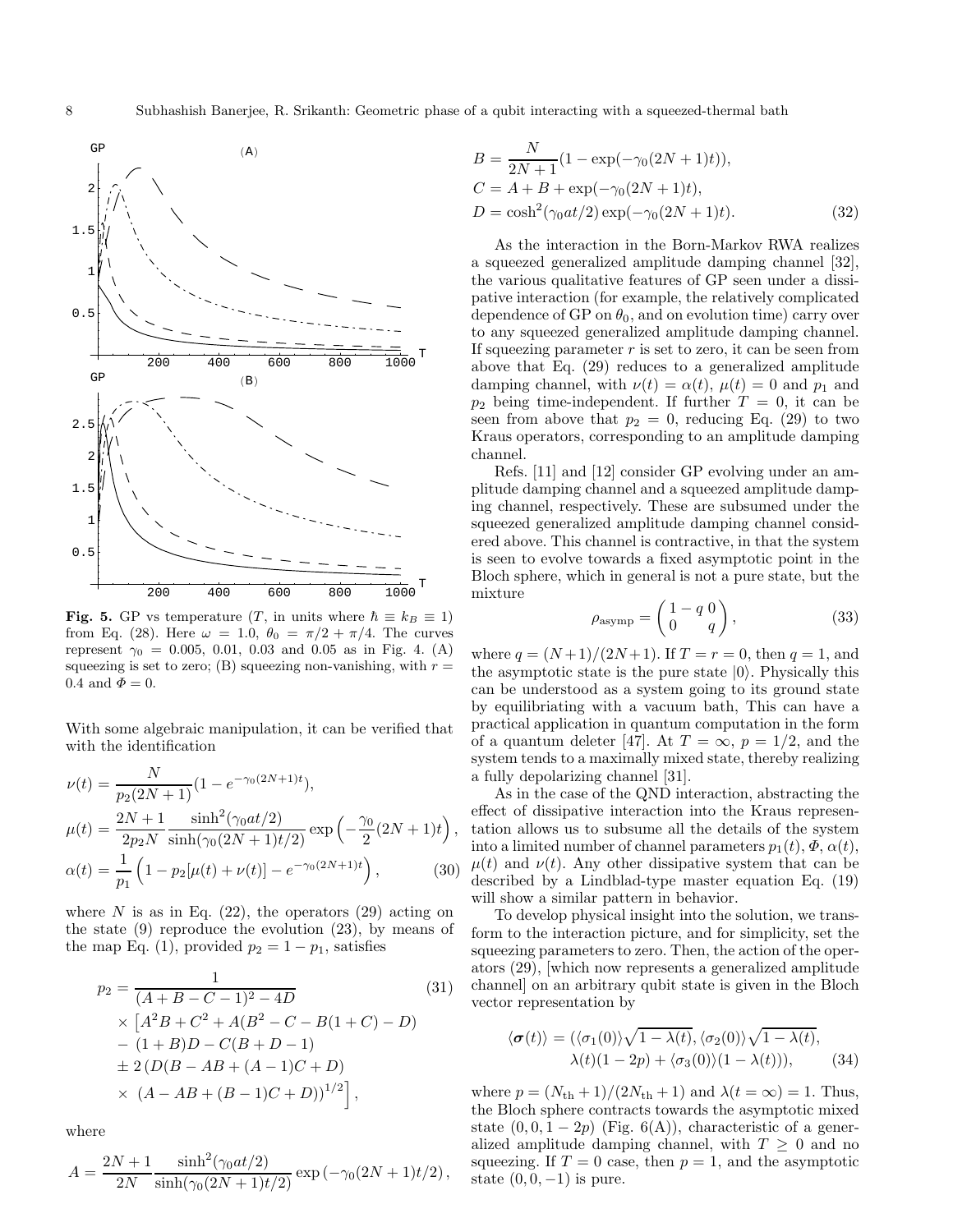



Fig. 6. Shrinking of the full Bloch sphere into an oblate spheroid under evolution given by a Born-Markov type of dissipative interaction with  $\gamma_0 = 0.6$  and temperature  $T = 5.0$ . In  $(B)$ , the x-y axes are interchanged for convenience.  $(A)$  $r = \Phi = 0, t = 0.15;$  (B)  $r = 0.4, \Phi = 1.5, t = 0.15$ . Finite  $\Phi$  is responsible for the tilt.

The Bloch vector picture allows us to interpret the results of Section 4.1. Eqs. (23), show that the Bloch vector for the states corresponding to  $\theta_0 = 0, \pi$  move only along the  $z$ -axis of the Bloch sphere for zero as well as finite  $T$ . For the case  $\theta_0 = \pi$  and zero T, the Bloch vector remains stationary at  $(0, 0, -1)$ , and hence GP vanishes. In the finite T case, GP still vanishes, because the Bloch vector has the form  $(0, 0, -L(t))$ , where the Bloch vector length  $L(t)$ shrinks from 1 towards an interaction-dependent asymptotic value, which is zero for infinite temperature or finite otherwise. Since the Bloch vector shrinks strictly along its length, and thus subtends no finite angle at the center of the sphere, we find that GP vanishes at  $\theta_0 = \pi$ , as expected (cf. Figs. 3).

On the other hand, even though the Bloch vector shrinks similarly along its length in the case  $\theta_0 = 0$ , we find that GP is non-vanishing in certain cases, in fact, in precisely those cases where the tip of the Bloch vector crosses the center of the Bloch sphere moving along the  $\sigma_3$ -axis. That is, they correspond to the situation where  $\langle \sigma_3(t) \rangle$  changes sign from positive to negative during the period of one cycle. In these cases, the dependence of GP on the Bloch vector is too involved for us to interpret in terms of L and the angle subtended by the Bloch vector, for some qualitative insight. Nevertheless this feature may be formally understood as follows. It can be observed from Eq.

(24) that for sufficiently large  $\gamma_0$ ,  $\langle \sigma_3(t) \rangle$  changes sign at  $t_1 \equiv \log(2[N+1])/(\gamma_0[2N+1])$ . Further, we note that R vanishes for  $\theta_0 = 0$  (as well as  $\theta_0 = \pi$ ).

It is convenient to recast Eq. (28) in the expanded form

$$
\Phi_{\rm GP} = \tan^{-1} \left[ (\sin(\chi(\tau) - \chi(0) + 2\pi) \sin(\theta_0/2) \cos(\theta_\tau/2)) \right. \n\div \left\{ \cos(\chi(\tau) - \chi(0) + 2\pi) \sin(\theta_0/2) \cos(\theta_\tau/2) \right. \n+ \cos(\theta_0/2) \sin(\theta_\tau/2) \right\} \n- \int_0^\tau dt (\dot{\chi}(t) + \omega) \cos^2 \left( \frac{\theta_t}{2} \right). \tag{35}
$$

It can be seen that for the case  $\theta_0 = \pi$ ,  $\cos(\theta_t/2) = 1$  and, in particular,  $cos(\theta_{\tau}/2) = 1$ . Substituting these values in Eq. (35), it is seen that GP vanishes because the two terms in the RHS of Eq. (35) cancel each other. Next consider the case where  $\theta_0 = 0$  but where  $\gamma_0$  is sufficiently weak that  $\tau \leq t_1$ , i.e.,  $\langle \sigma_3(t) \rangle$  does not change sign during one cycle. In this case, from above it is seen that  $\cos(\theta_t/2) = 0$ , and, in particular,  $\cos(\theta_\tau/2) = 0$ , and thus the terms in the RHS of Eq. (35) vanish identically. But in the case of  $\theta_0 =$ 0 where  $\tau > t_1$  ( $\gamma_0$  being relatively stronger),  $\cos(\theta_t/2) =$ 0 initially in the time interval  $[0, t<sub>1</sub>]$ , and then switches to 1 in the interval  $(t_1, \tau]$ . In particular,  $\cos(\theta_\tau/2) = 1$ . Observe that if  $\cos(\theta_t/2) = 1$  throughout the interval  $[0, \tau]$ , the two terms in the RHS cancel each other. It follows that GP is non-vanishing because of an excess contributed by the first term, in the interval  $[0, t_1]$ .

Contraction produced by an increase in temperature tends to be less pronounced in the presence (than in the absence) of squeezing (Figs. 6). This is reflected in the slower variation of GP with respect to temperature, seen in Figs. 4(B) and  $5(B)$  in relation to Figs. 4(A) and  $5(A)$ , respectively. As observed in Figs. 4 and 5, GP falls as a function of  $T$ , for sufficiently large  $T$ . This may quite generally be attributed to the reduction in  $L$  and  $\Omega$  caused by the contraction of Bloch vector as a result of interaction with the environment. The tilt of the contracted Bloch sphere in Fig. 6(B) is due to finite  $\Phi$ .

### 5 Conclusions

We have studied the combined influence of squeezing and temperature on the GP for a qubit interacting with a bath both in a non-dissipative as well as in a dissipative manner. In the former case, squeezing has a similar debilitating effect as temperature on GP. In contrast, in the latter case, squeezing can counteract the effect of temperature in some regimes. This makes squeezing potentially helpful for geometric quantum information processing and geometric computation. In particular, in the context of using engineered (e.g., squeezed) reservoirs to generate GP [29], it would be helpful to consider the effect of squeezing together with thermal effects [20,21].

In the non-dissipative (QND) case, we analyzed a number of open system models using two types of bath: the usual one of harmonic oscillators, and that of two-level systems. It was shown that for the case of weak  $S-R$  coupling, the two kinds of baths can be mapped onto each